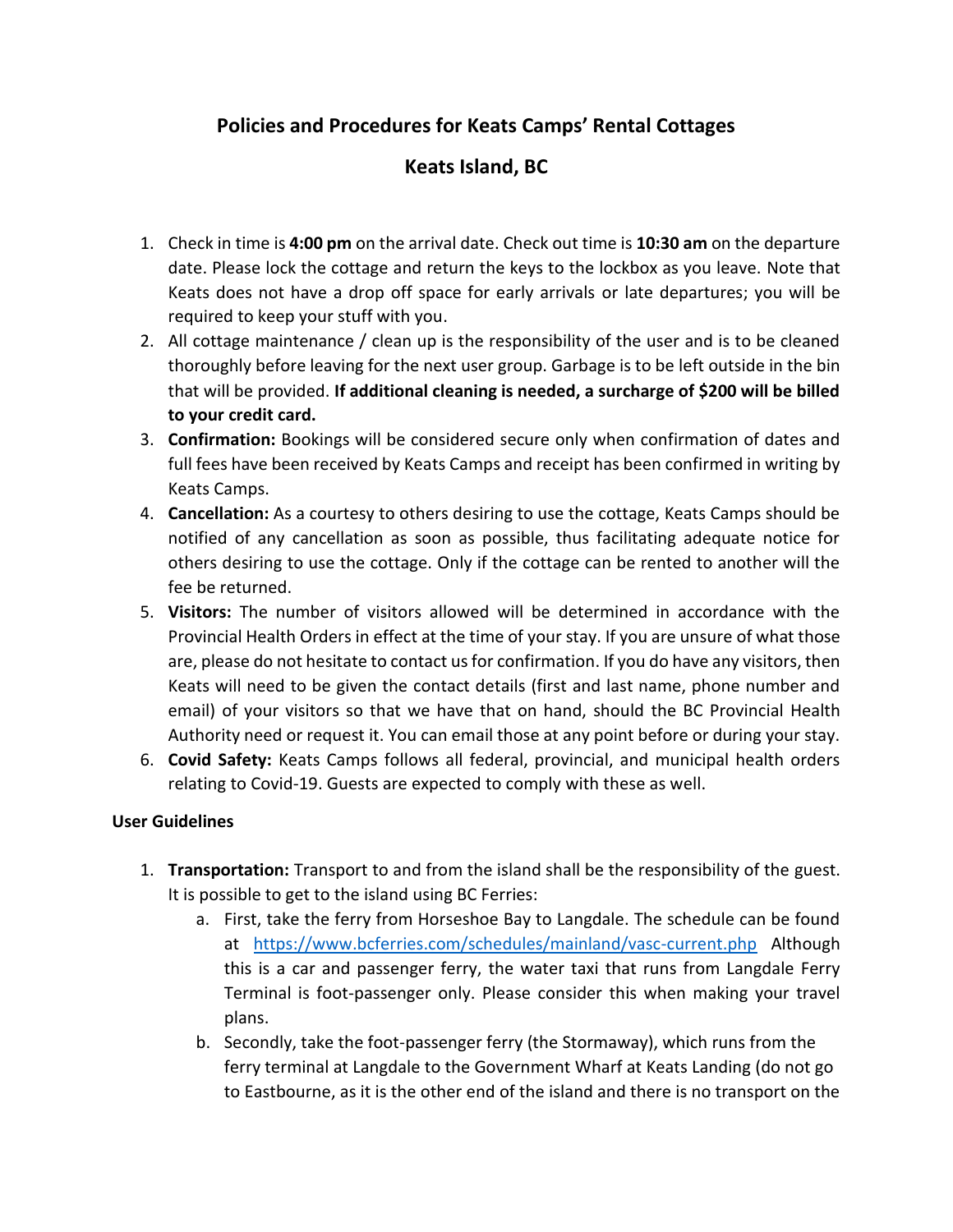island). The schedule can be found at

<https://www.bcferries.com/schedules/mainland/lgik-current.php> All cottages are located a short walk from the Government Wharf.

- c. Alternatively, if you choose to drive on the first ferry (Horseshoe Bay to Langdale), you can park in Gibsons and hire a water taxi to take you to and from Keats.
	- i. Gibsons Harbour Ferry (604.741.3881 / http://gibsonsharbourferry.ca/)
	- ii. Sunshine Coast Water Taxi (604.989.9990 / <http://sunshinecoastwatertaxi.ca/> )
- d. If you are bringing your own boat, please talk to us in advance. We do not guarantee dock space, and there is a surcharge for moorage.
- 2. Upon arrival on the island, if you do not know your way around, please call the Keats Office (**604.925.6799**) and they will see to it that you get settled in.
- 3. Bedding
	- a. All bedding and towels will be provided by Keats Camps for your stay.
	- b. As laundry facilities are provided, you are required to launder all bedding and towels before you check out. Please fold and leave them on the bed; our team will make the beds.
	- c. Homeport: Currently only one studio in Homeport has laundry. If you are renting the unit that does not, please leave the used linens and towels in the basket provided for our team to take care of.
- 4. Food
	- a. The securing of and transport of food supplies for the cottage user is the sole responsibility of the cottage use. Please ensure that you bring enough food for the entire length of your stay or that you have your own plans for grocery shopping. Please do not leave food in the cottage when you depart.
	- b. Kitchen cookware is provided (pots, pans, plates, cutlery, etc).
- 5. Shopping Access
	- a. The community of Gibsons, BC is about 1 mile across the water from Keats and has a full range of shopping, including a limited schedule bus service to the shopping mall. Keats does not provide transport to Gibsons, but you can arrange a water taxi with the companies listed earlier.
- 6. Cleaning
	- a. It is expected that the cottage will be left clean and in order. Cottage users must empty and clean the fridge and wash the dishes prior to departure. **Please do not use bleach in the cottage as it is hard on the septic system.** Please do not leave any items behind, including newspapers and magazines. Cleaning supplies are provided in the cabin with your rental.
- 7. Garbage
	- a. A bin with a lid has been provided outside your cottage. Please put any garbage in bags and put inside the bin, ensuring the lid is firmly closed before you leave. Garbage bags are provided with your cabin rental.